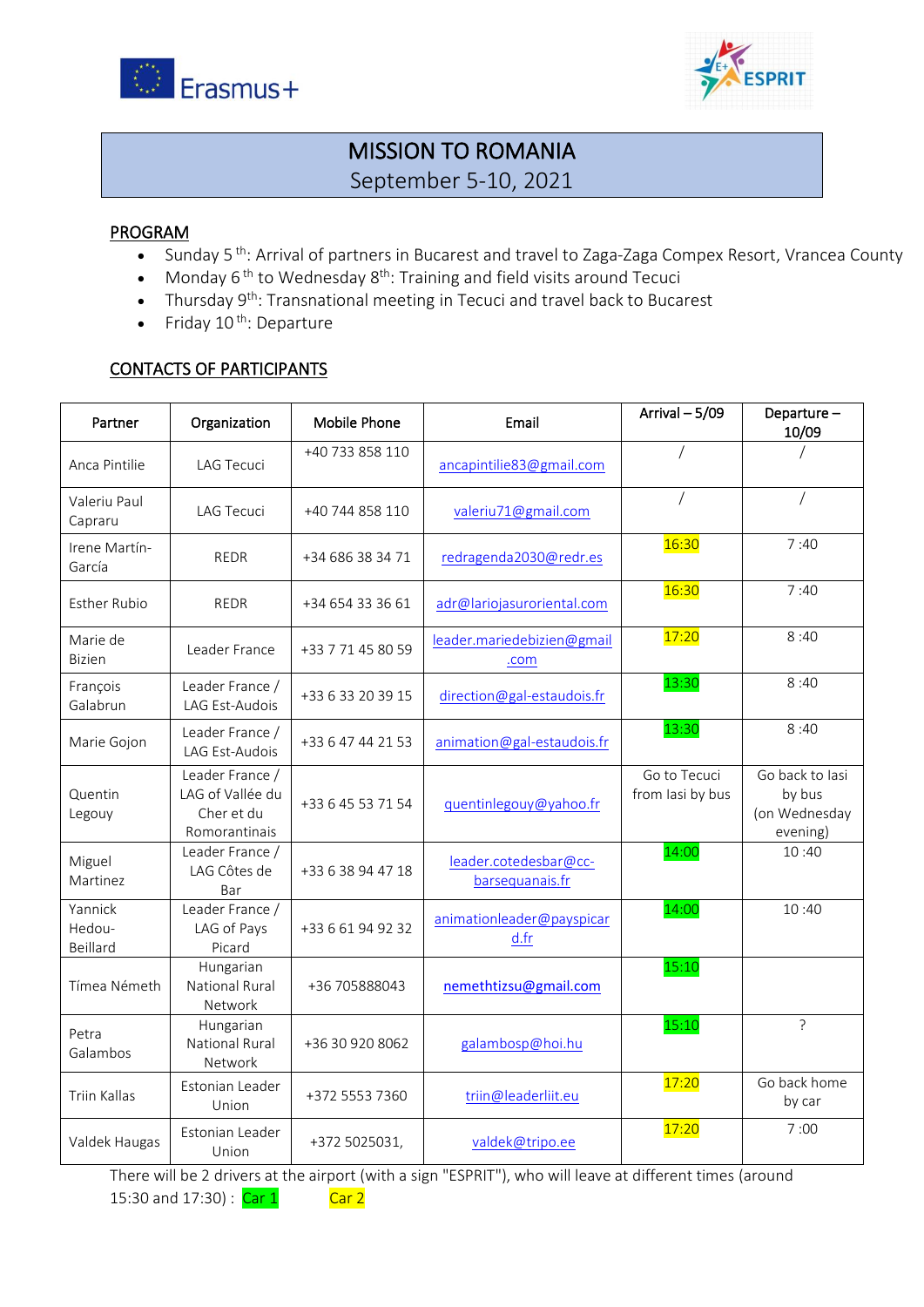



### HOTEL LOCATIONS

- Hotel in Tecuci area (from  $5<sup>th</sup>$  to  $9<sup>th</sup>$  of September): Zaga-Zaga Complex, Doaga, 627143, Vrancea
- $\bullet$  Hotel in Bucarest (9<sup>th</sup> of September): Hotel Central by Zeus International, Brezoianu Str 13 , 706241 Bucarest - Sector 1

### BUDGET INFORMATION

All reservation (hotels, meals, transport from airport to Zaga-Zaga on Sunday) have been done and paied already. So, European partners won't have to take cash for the mission (just for their personal expenditures and for the transfer from hotel to airport on Friday).

Leader France will reimburse the international travel fees (flights, car, bus) after the mission. Partners will have to send the invoices to Marie.

#### **PREPARATION**

European partners don't have to prepare anything (powerpoint or documents) but they will contribute to the training and the meeting by sharing experiences and good practices and asking questions.

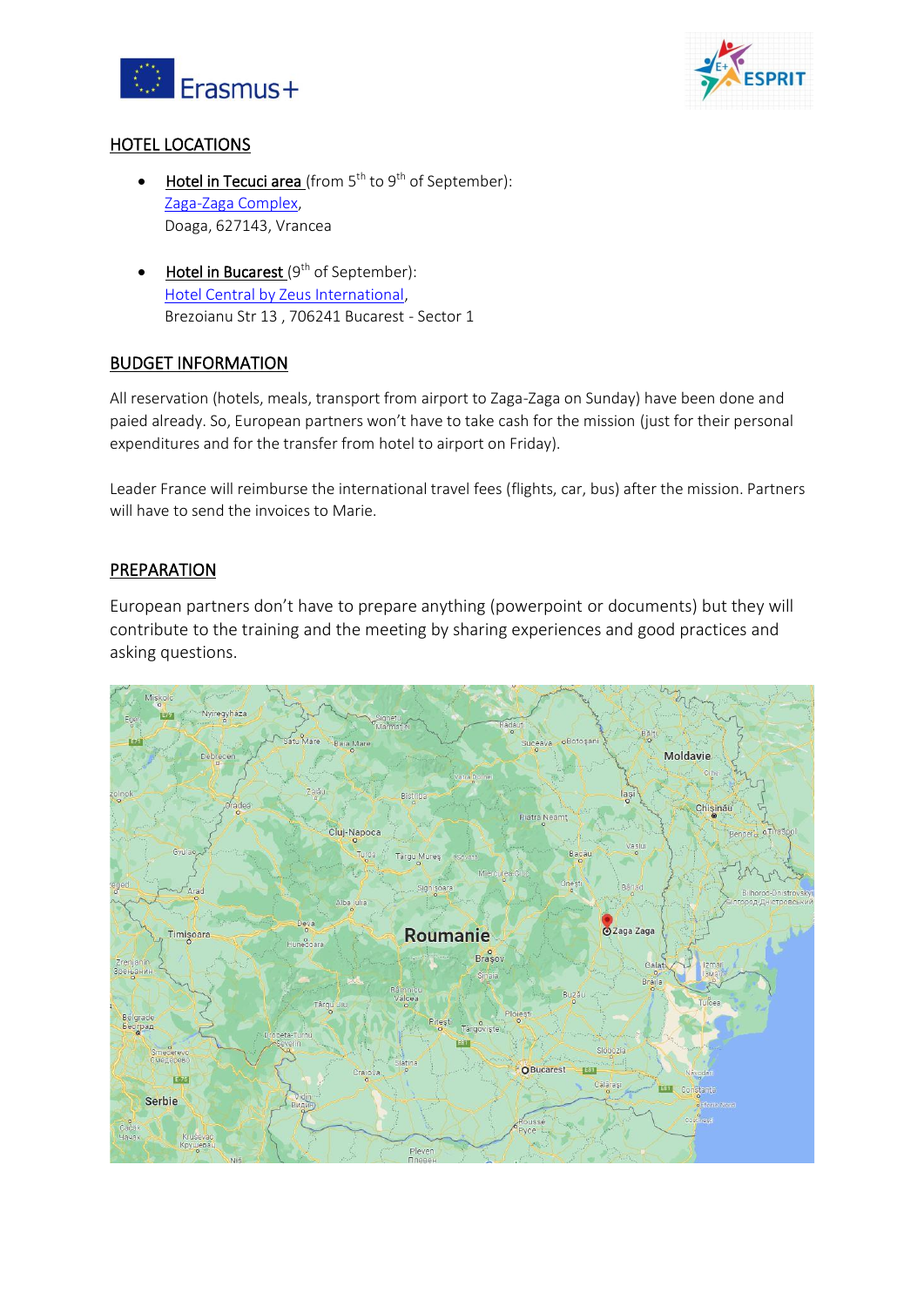



# PROGRAM

| Sunday        | 05.09.2021                                                                                                                                                                                                                                                  |
|---------------|-------------------------------------------------------------------------------------------------------------------------------------------------------------------------------------------------------------------------------------------------------------|
|               | Arrival of participants - Zaga-Zaga Compex Resort, Vrancea County                                                                                                                                                                                           |
| <b>Monday</b> | 06.09.2021                                                                                                                                                                                                                                                  |
| 09.00         | Corod Muncipality - Meeting with the Mayor Mr. Tenie Dumitru                                                                                                                                                                                                |
| 10.00         | Visit to investment projects in public services for the population<br>Cultural projects<br>Education projects- Corod Technological High School<br>$\bullet$<br>Health projects- Corod Permanent Medical Center<br>$\bullet$                                 |
| 12.00         | Visit to a local factory - tasting local products                                                                                                                                                                                                           |
| 13.00         | Lunch - Corod Traditional Meal                                                                                                                                                                                                                              |
| 14.00         | Visit to Wild Wood (private organisation) – example of good practices Event<br>organization services in rurala reas,                                                                                                                                        |
| 16.00         | Smart farming - AGRIMAT, Matca commune                                                                                                                                                                                                                      |
| 19.00         | Dinner - Corseda Tecuci Restaurant                                                                                                                                                                                                                          |
| Tuesday       | 07.09.2021                                                                                                                                                                                                                                                  |
| 09.00         | Cosmesti Municipality - meeting with the Mayor, Mr. Ion Tuchilus                                                                                                                                                                                            |
| 10.00         | Visit to projects on public services in rural areas<br>Public Services for emergency situations                                                                                                                                                             |
| 12.30         | Lunch Corseda Restaurant, Tecuci                                                                                                                                                                                                                            |
| 14.00         | Nicoresti Municipality - Visit to the wine cellar $-$ good practice local wine<br>production project<br>Wine tasting                                                                                                                                        |
| 15.00         | Visit to the Nicoresti Village Museum and to the Greek Church - the cultural<br>heritage of the Romanian village                                                                                                                                            |
| 16.00         | Visit to the Piroboridava archeological Sit, Poiana commune                                                                                                                                                                                                 |
| 19.00         | Dinner Restaurant Zaga -Zaga                                                                                                                                                                                                                                |
| Wednesday     | 08.09.2021                                                                                                                                                                                                                                                  |
| 09.00         | Ghidigeni Municipality- Meeting with Mr. Mayor Tabacaru Eugen                                                                                                                                                                                               |
| 10.00         | Visit to successful projects<br>Education- application of SMART technology in rural education<br>Health - Access of rural population to medical services<br>Visit to the Crissoveloni Palace                                                                |
| 12.30         | Lunch at Priponesti commune,                                                                                                                                                                                                                                |
| 14.00         | Public-private partnership in rural areas - Presentation of Mr. Mayor Ciocan Marius<br>- Pochidia Municipality, Vaslui County<br>Example of a successful partnership: Meeting with local lavender and cheese<br>processors - presentation of local products |
| 19.00         | Dinner - Corseda Restaurant                                                                                                                                                                                                                                 |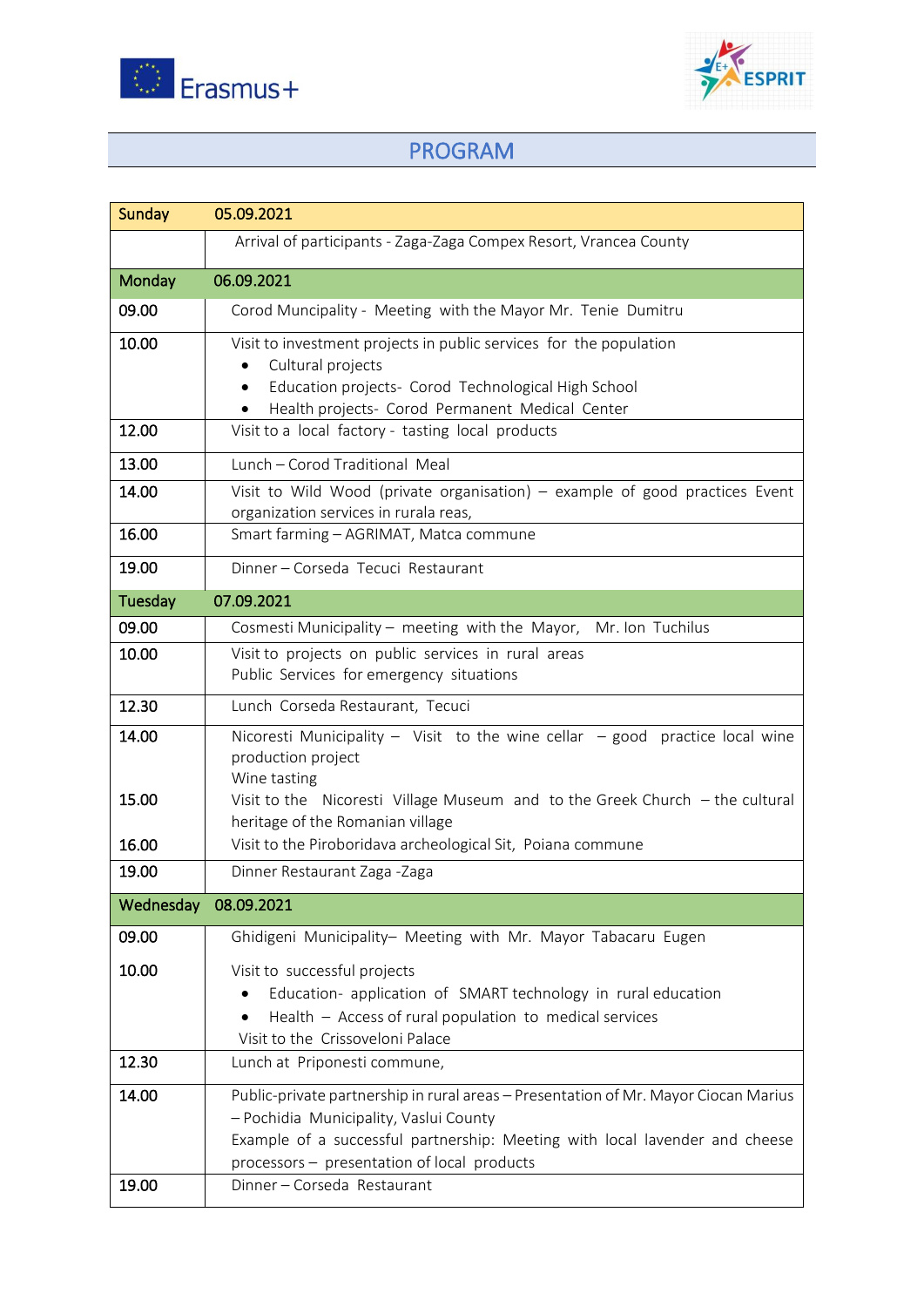



| Thursday<br> 09.09.2021 |                                                 |
|-------------------------|-------------------------------------------------|
| 09.00                   | Tecuci LAG Headquarters - Transnational meeting |
| 12.30                   | Lunch                                           |
| 13.30                   | Departure to Bucharest                          |
| Friday<br>10.09.2021    |                                                 |
|                         | Departure from Bucharest airport                |



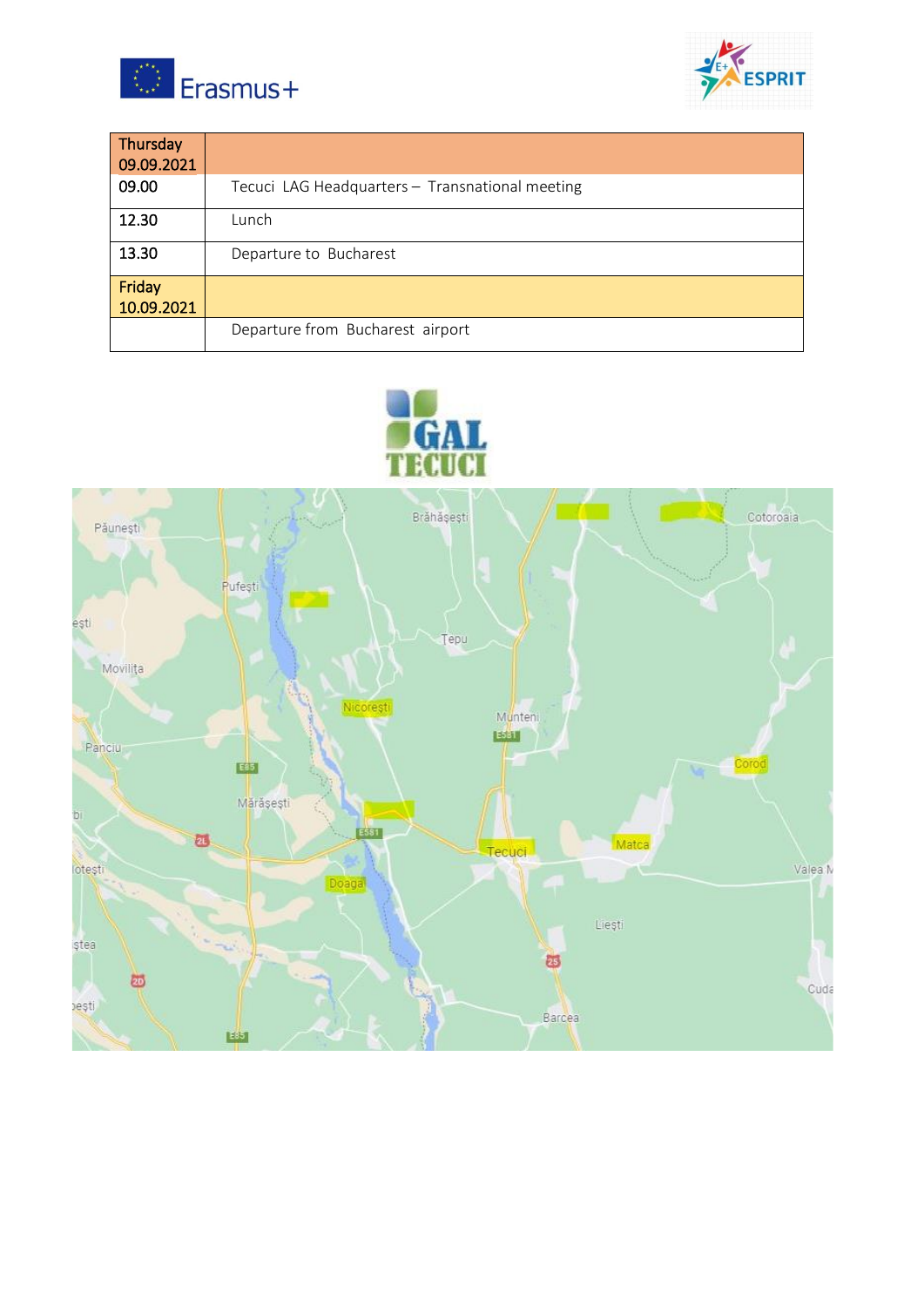



# Transnational meeting agenda

## Date and place:

Thursday 9th of September 2021, at 9:00 pm

In Tecuci LAG Headquarters

## Agenda of meeting:

- Project management information (budget, management team in Leader France, schedule)
- Activities plan for the last phase of the project (Autumn 2021)
	- o Training and meeting in Hungary
	- o Final meeting (in visio)
	- o Final report: collection of good practices
- Mid-term evaluation of ESPRIT project : round table / discussion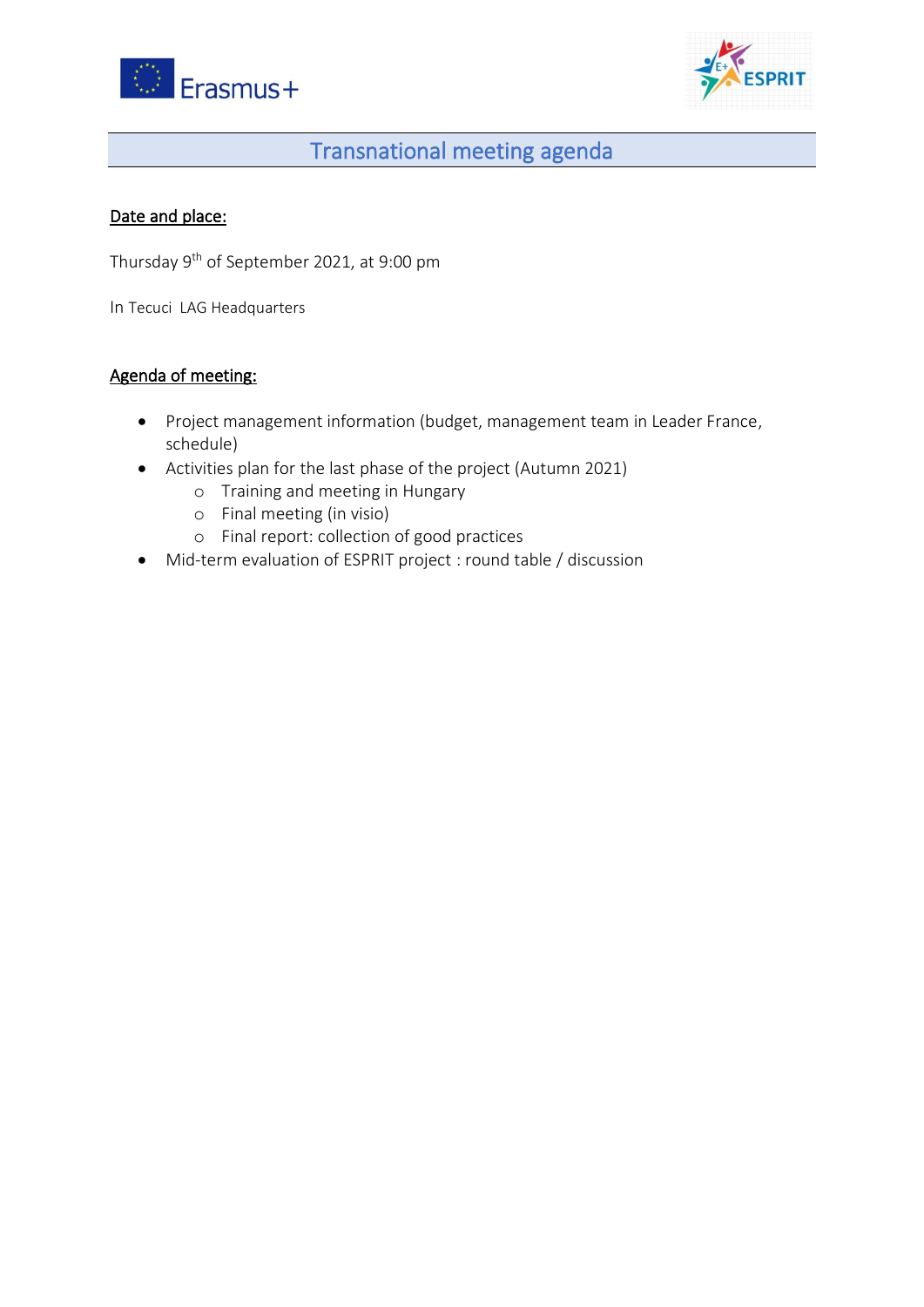



## **Training**

## Introduction

Faced with the decline or remoteness of public services, rural populations are concerned about access to services and, more broadly, about the attractiveness of their territories and the prevention of rural depopulation. Many town centres are faced with a wide range of challenges such as housing, shops, mobility, and access to rights, etc. To maintain and improve services, local public initiatives need to reflect the new territorial organisations, as well as the new lifestyles and commitments of the inhabitants. This also requires studying new forms of presence and pooling that could help to improve the quality and accessibility of services.

This is what the ESPRIT project proposes to do: to develop skills exchanges and share innovative practices to revive the service offer in rural areas on European level, by organizing trainings and meetings among expert of rural development.

## Situation and challenges in Romania

### GLOBAL ISSUES

More than 45% of Romania's population lives in the rural environment, in localities known as "communes". A commune is made up of several small villages, but there are also communes that consist of a single larger village. The rural area in Romania is considered to be the administrative territory of the 2,685 rural communes in the country. The past communist regime left an unfortunate inheritance in the rural area of vast mono-agricultural areas with a dilapidated infrastructure and with many villages deprived of elementary conditions for a decent living (e.g., potable water, electricity etc.).

Rural-urban disparities remain significant. Positive labour market developments are not benefitting all regions and population groups equally. The at-risk-of-poverty rate in rural areas is almost five times higher than in cities. Large regional disparities are detrimental to long-term sustainable growth. Regions with significant shares of the workforce concentrated in low-productivity sectors are characterised by relatively low salaries and high poverty rates, which have a negative impact on social cohesion.

Overall, although Romania has achieved progress in improving its health system, poverty and social exclusion remain among the highest in the EU, with major inequalities in healthcare coverage, the vulnerable population being the most affected. Improving access to healthcare services for the rural population in general, and especially in poor and under-served communities, remains a challenge. The ongoing healthcare reforms in Romania have so far delivered very little. However, the latest health reform measures are promising.

The key problems for the rural SERVICES TO POPULATION IN RURAL AREAS in Romania include the following:

- long-term unemployment, low incomes and lack of economic opportunity;
- Rising incidence of poverty, social dislocation in rural areas;
- High levels of hidden unemployment and under-employment;
- Levels of human capital, in terms of education and skills, are often significantly lower than in urban areas;
- Health and other social services are not adequate;
- A whole range of infrastructure components including roads, telecommunications, water and waste management are in need of upgrading;
- A lack of access to suitable rural finance and micro-small to medium sized enterprise (MSME) credit facilities;
- Little support for business in the form of information and mutual organisation.

There are widening disparities in economic opportunity and poverty, across regions and between urban and rural areas. While Bucharest has exceeded the EU average income per capita, and many secondary cities are becoming hubs of prosperity and innovation, Romania remains one of the least urbanized countries in the EU.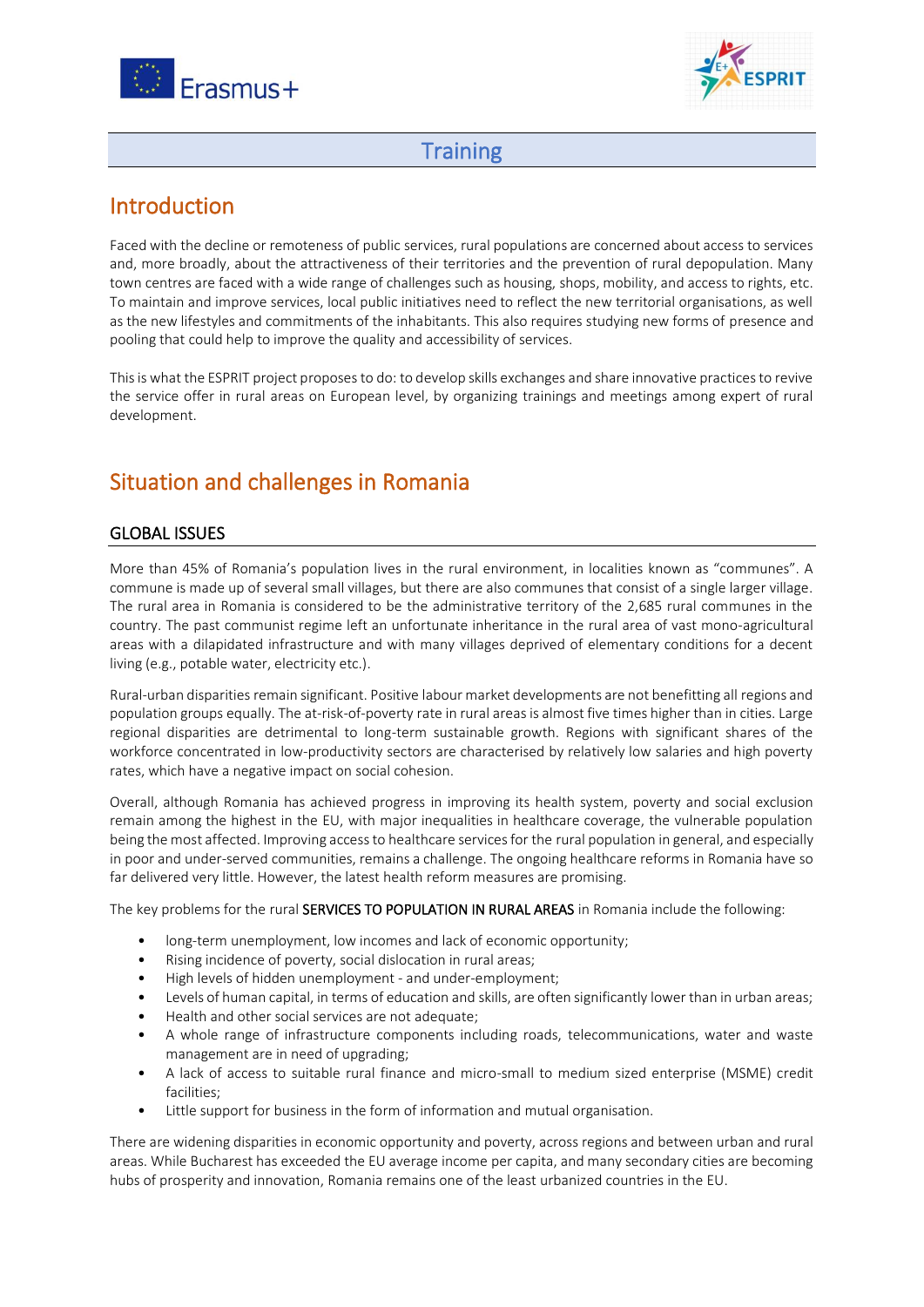



Access to public services remains constrained for many citizens, particularly in rural areas, and there is a large infrastructure gap.

Although Romania is the largest economy in the Balkans, it is also the second-poorest EU country with over a third of Romania's population affected by poverty or social exclusion, particularly in rural areas, where almost half of its population live.

Romania has the second highest urban-rural gap in mean equalised net income in the European Union. In practice, access to basic services, such as water and sanitation, housing, health and education, is not guaranteed equally throughout the country, affecting particularly women and girls living in rural areas, especially the Roma minority, which represents around 8% of the population.

A high number of Romanians have emigrated, and a significant number of children in the country have one or both parents living abroad.

In order to achieve the process of real convergence and sustainable development, the development of the rural areas in Romania is necessary, taking into account that these have a substantial potential of economic development and a vital social role.

#### At present, rural economy is characterised by a low degree of diversification and by a dependence on agricultural activities that determines the maintenance of low income levels.

The issue of labour occupancy is directly linked to that of ensuring incomes and to the issue of life quality at individual and social levels.

In rural areas, because of the low density of population (45.1 inhabitants per km2), there is low interest in investors.

A proper infrastructure and quality services could contribute to the development of jobs and better living conditions for the rural population.

The diversification of rural economy also depends on the level of education, knowledge and professional skills. Though infrastructure is an important element in the social and economic development of the rural area, professional training and primary education are the main instruments of good development through the conversion of the agricultural labour force into non-agricultural labour force.

#### **Weakness**

Romania's population has decreased over recent decades and is projected to shrink further. It has fallen by 3.8 million since 1990 and is projected to fall to 15 million by 2070, from the current level of 19.4 million, driven by demographic change, including emigration. As a consequence, the old-age dependency ratio, i.e. the ratio of people aged 65+ relative to people of working-age (15-64), is projected to double from 26.3% in 2016 to 52.8% in 2070. This implies that the number of workingage people for every person aged over 65 would fall from almost four to just two. Population ageing has a negative impact on the adequacy of pensions and on future spending on healthcare and the long-term sustainability of public finances.

High economic growth has translated into improved social conditions. However, poverty and social exclusion, as well as in-work poverty, remain very high while income inequalities have increased. Social transfers have a limited impact on poverty reduction. Inequalities persist, in particular for people in rural and disadvantaged areas. The inactivity rate for women and early school leaving are also very high. The decentralisation of social services has not been accompanied by the provision of proper financial allocations, thus hampering the sustainability of service delivery. The coverage of public services remains low.

Basic infrastructure and access to services in the rural areas continue to be of poor quality and insufficiently developed. 40% of the rural population is at risk of poverty and social exclusion.

The healthcare system is not effective in improving neither accessibility nor the health of the population. Unmet medical needs have increased, with high urban-rural gaps and low coverage for low income groups and the elderly. Preventive, outpatient and community based care remain under-financed and not covered by sufficiently targeted public policy measures. The health status of the population remains below the EU average. Total healthcare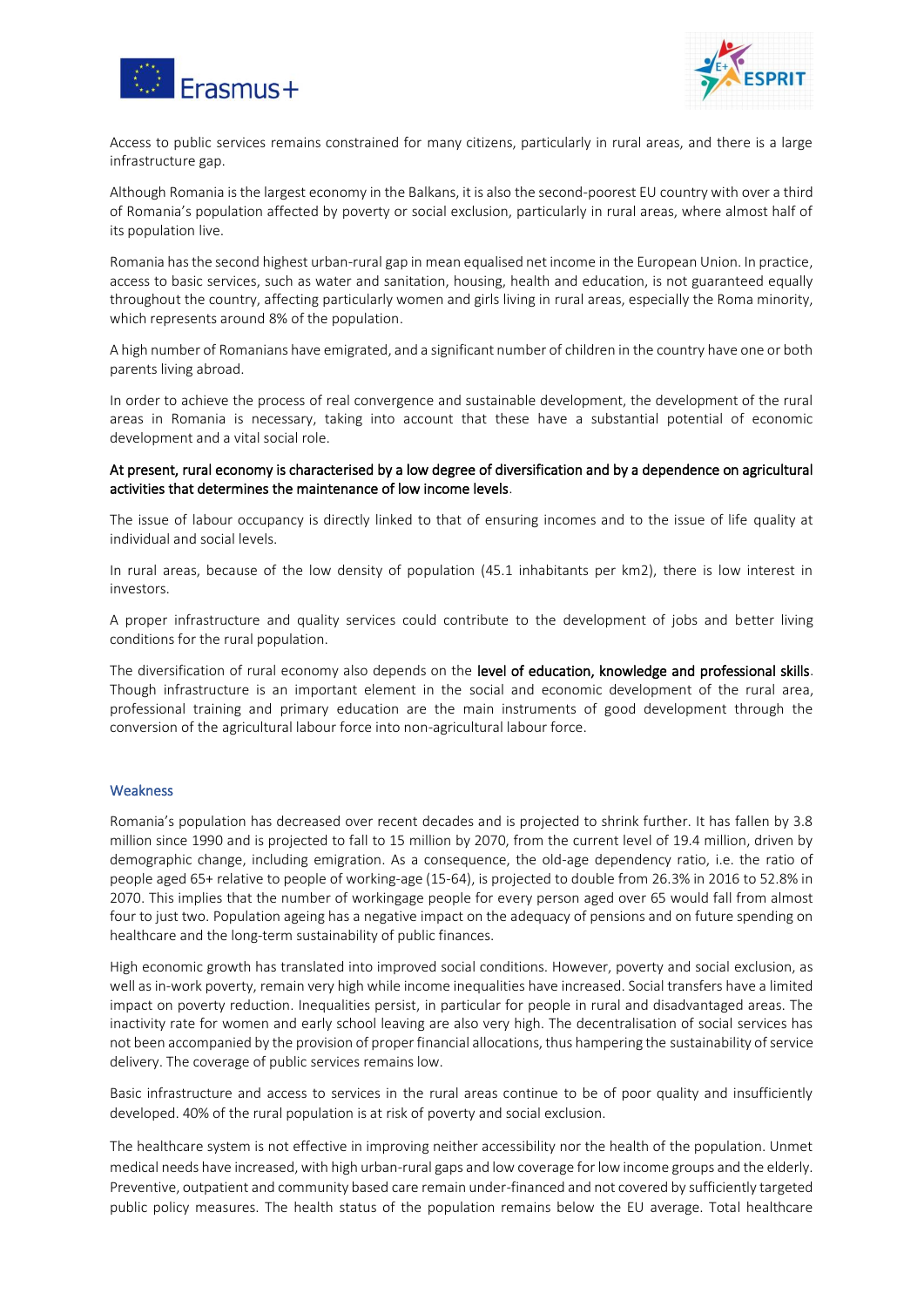



spending is low and focused on inpatient care. Population ageing and migration are putting increasing pressure on the sustainability of the healthcare system.

Regional disparities in Romania are amongst the highest in the EU. Significant gaps across regions persist in investment, productivity, competitiveness and employment. Addressing them and prioritising investment at a regional level would help increase the country's competitiveness and support longterm growth, development and modernisation.

Romania's weak research and innovation performance hampers the transition towards a knowledge-based economy. The country continues to have one of the lowest levels of public and private expenditure on research and development in the EU, negatively affecting scientific quality and the diffusion of technology amongst firms. Increasing R&D investment and quality and supporting innovative firms remain important challenges.

The equity, inclusiveness and quality of education remain important challenges. Education spending is amongst the lowest in the EU. Early school leaving is very high, in particular for pupils in rural areas, Roma children and children with disabilities. The acquisition of digital skills is low, posing challenges for the future labour market integration of graduates. The labour market relevance of vocational education and training and higher education remains low, harming graduates' job perspectives.

#### **Strengths**

Romania covers an area of 238 000 km², of which 87% is rural. Of the total area, agricultural land covers 57% and forestland 30%. The unemployment rate is 7% (2012). The total population is nearly 20 million  $-$  of which 45% lives in rural areas. The share of agriculture in the Romanian economy (at 6.6% of Gross Value Added) still remains one of the highest in the EU (more than three times the EU average of 1.7% of GVA). Approximately one third of all farms in the EU are found in Romania, with some 3.9 million farm holdings.

On the back of positive economic developments, labour market conditions remain tight. Since 2017, there has been a general pick-up in employment, with an increase of 0.2% in 2018 (Graph 1.6), to a record employment rate of 70.8% in Q3-2019. This trend is expected to continue with employment growing further in 2019 and 2020. The unemployment rate fell to 3.9% in 2019, its lowest level since 1997.

The strengths of Romania's rural areas:

- The natural resources are generally in good state of preservation;
- Romania's landforms: mountains, hills, plains;
- Biodiversity valuable;
- Variety of the traditional landscapes;
- Rich hydrographic network;
- High percentage of the population living in rural areas (45%);
- Significant agricultural and forest area (61.3%, respectively 28.3% of the country) and favorable pedo-climatic conditions for the crop diversification;
- Large share of agricultural and forest lands generating eco-systems services characterized by a great biological diversity;
- Rich rural heritage (large natural, material and immaterial cultural heritage);
- Keeping the traditions and the customs alive;
- Overall low level of greenhouse gas emissions in agriculture.

The strengths of Romania's rural areas emphasizes its potential regarding the natural resources, the variety of relief forms and traditional landscapes, the richness in hydrographical net and the biodiversity all over. Also, regarding the social aspect, Romania is a peculiar case of the EU-28 as about 45 % of its population is living in the rural areas, where agriculture represent the main income source.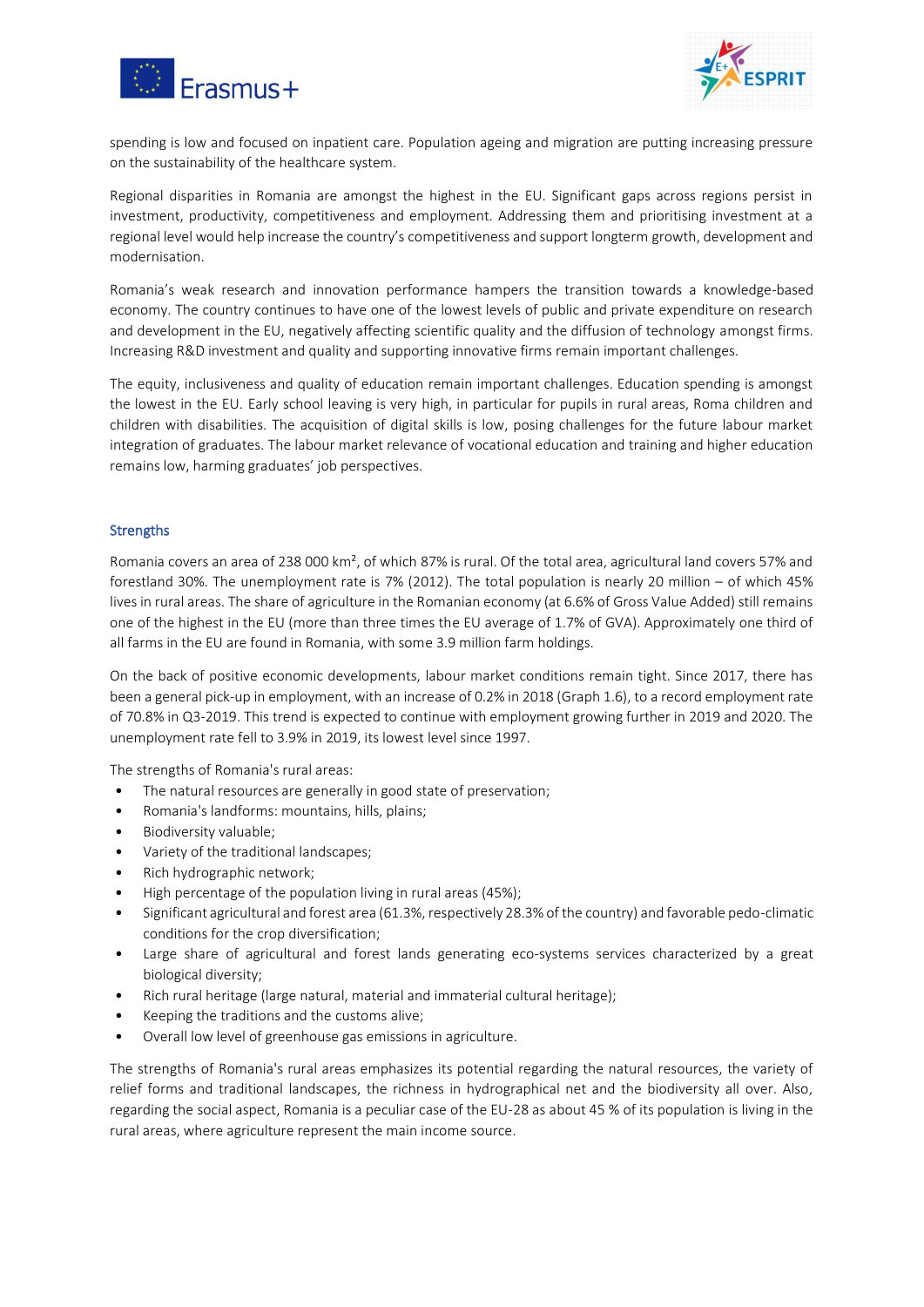



#### INNOVATION IN THE FIELD OF SOCIO-ECONOMIC DEVELOPMENT AND RURAL TOURISM

One of the most important solution, for the main challenges that Romanian is facing in rural areas is based on the idea of ESPRIT projects, which underlines the need of improving the access to services for the rural population. We have identified some of the main processes and tools, in order to contribute to this goal, such as:

- Favorable natural conditions for the development of the agritourisme, hunting, fishing and activities which generates alternative income;
- Infrastructure development (roads, potable water supply and sanitation) may generate the emergence of investors;
- Access to the basic training programs and lifelong learning, for entrepreneurship development;
- European Union support regarding risk management instruments and tools in agriculture (crop insurance, animals and plants insurance, setting up mutual funds, income stabilization);
- Financial support through community funds for the development of the seals local network and short food chains;
- The importance of the mountain areas for the production of quality food is increasing due to the effects of climate changes and to the increased population growth, globally;
- Preservation and promotion of the local resources (agriculture, forestry, cultural heritage, natural heritage);
- Capitalization of a range of renewable energy sources from agriculture and forestry (crop residues, energy crops, wood);
- The absorption capacity of the common market for the agri-food products niche;
- Local brands promotion.

#### Financing Tools :

Romania is one of the countries benefiting most from EU support. The financial allocation from the EU Cohesion policy funds<sup>1</sup> for Romania amounts to €26.8 billion in the current Multiannual Financial Framework (2014-2020), equivalent to around 2% of the GDP annually. By the end of 2019, some €28.5 billion (more than the total amount planned) was allocated to specific projects and  $\epsilon$ 7.2 billion was reported as spent by the selected projects<sup>2</sup>, showing a level of implementation well below the EU average. While bringing about a more harmonious development through reducing economic, social and territorial disparities, EU Cohesion policy funding already significantly supports structural challenges in Romania. The Cohesion policy programmes for Romania have allocated EU funding of €2.7 billion for smart growth, €13 billion for sustainable growth and sustainable transport and €6.2 billion for inclusive growth. In 2019, following a performance review<sup>3</sup>, €888 million have been made available for Romania within performing priorities.

The Rural Development Programme (RDP) for Romania was formally adopted by the European Commission on 26 May 2015 and last modified on 28 April 2020, outlining Romania's priorities for using the nearly € 9.5 billion of public money that is available for the 7-year period 2014-2020 (€ 8.1 billion from the EU budget, including € 112.3 million transferred from the CAP direct payments, and € 1.34 billion of national co-funding). The RDP for Romania focuses mainly on 3 priority areas:

- promoting competitiveness and restructuring in Romania's large agricultural sector;
- environmental protection & climate change;
- stimulating economic development, job creation and a better quality of life in Romanian villages, where there remain major disparities with EU and national levels.

Under the first of these priorities, 'Competitiveness of the agricultural sector and sustainable forestry, the RDP will help modernise nearly 3 400 farms and cooperatives, support the development of more than 30 000 small farms, and the setting up of more than 12 000 young farmers. Under the priority Restoring, preserving and enhancing ecosystems related to agriculture and forestry', more than 1 million ha (over 9%) of agricultural land and more than 900 000 ha (14%) of forests will benefit from payments to support biodiversity and promote environmentallyfriendly land management practices. A further 4.7 million ha will receive support in order to prevent land

 $<sup>1</sup>$  European Regional Development Fund, Cohesion Fund, European Social Fund, Youth Employment Initiative</sup>

<sup>2</sup> https://cohesiondata.ec.europa.eu/countries/RO

<sup>&</sup>lt;sup>3</sup> The performance review is regulated by art 22 of Regulation (EU) No 1303/2013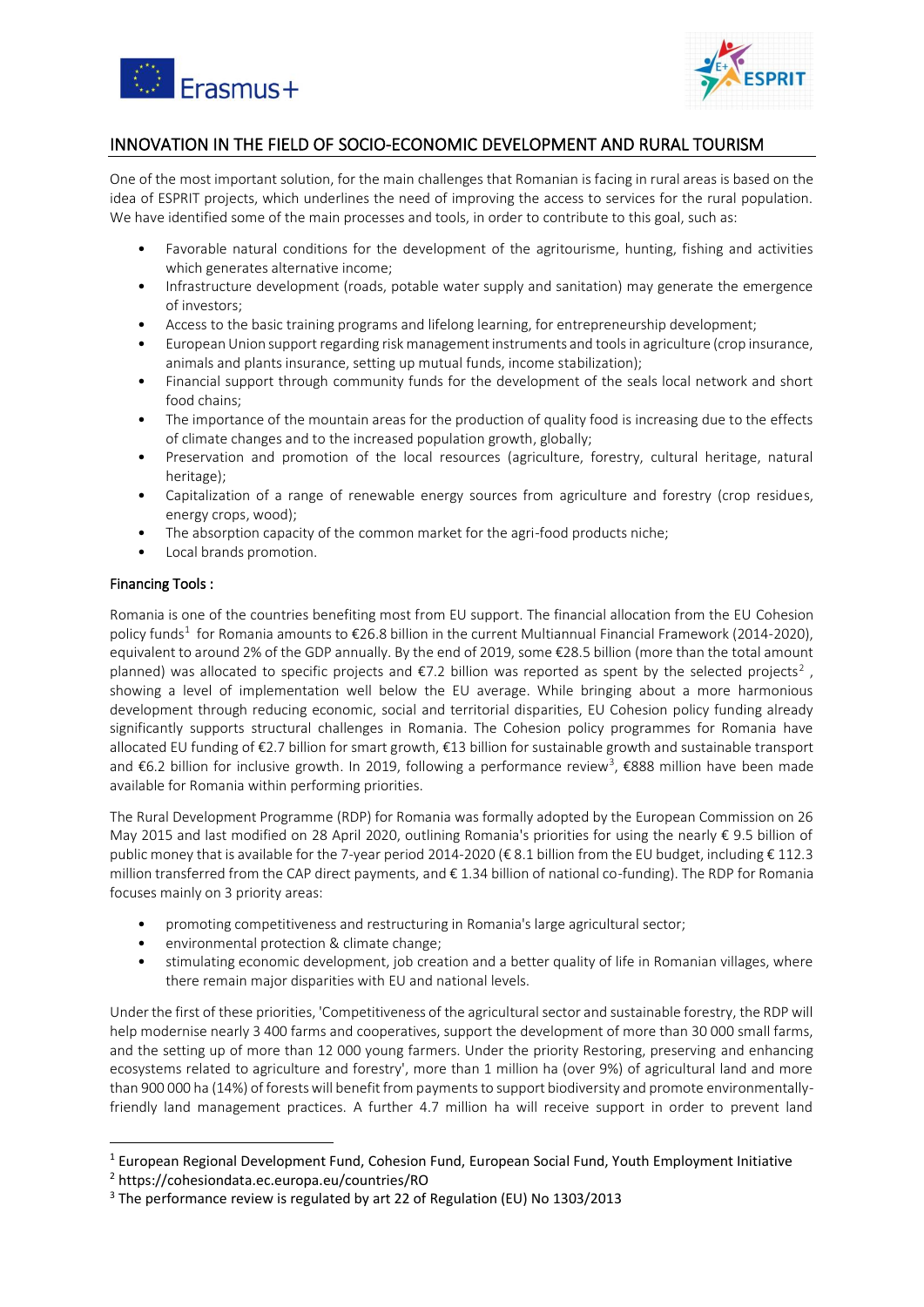



abandonment and soil erosion. Skills in the agricultural sector will be reinforced by the training of some 96 000 persons, under the above two priorities.

Under the priority 'Social inclusion and local development in rural areas', almost 27000 jobs will be created in rural areas and the setting up and development of 3 000 non-agricultural businesses will be supported. Nearly 27% of the rural population should benefit from investments to improve rural infrastructure.

Social inclusion and local development in rural areas The RDP aims to promote diversification of the rural economy and creation of new job opportunities to help surplus labour from agricultural sector, and increase rural incomes. Nearly 3 000 projects will be supported for setting-up/developing non-agricultural businesses in rural areas and almost 27 000 jobs will be created, of which more than 2 000 will be created under LEADER.

#### Management and local governance tools :

120 LEADER Local Action Groups will implement local development strategies, covering 100% of the eligible rural territory. Almost 800 projects will be supported to improve small-scale rural infrastructure, improving living conditions for some 27% of the rural population. They will include investments in local roads, waste water/water supply facilities, crèches, kindergartens, afterschools, and agricultural high schools.

Nearly 400 local cultural patrimony buildings will be restored and preserved. Access to credits for implementing private investments under the RDP will be facilitated by the use of financial instruments, starting with a Credit Fund. Romania has also chosen to implement a separate thematic sub-programme (with indicative financial allocation of € 320 million EAFRD funds) aimed to increase the competitiveness and enable restructuring of the fruit growing sector, a sector where Romania has climatic advantages and traditional strengths, but which has suffered from under-investment. Support is given for the setting-up of new orchards, reconversion of the old ones, fruit processing, cooperation projects, and the setting-up of producer groups within the sector.